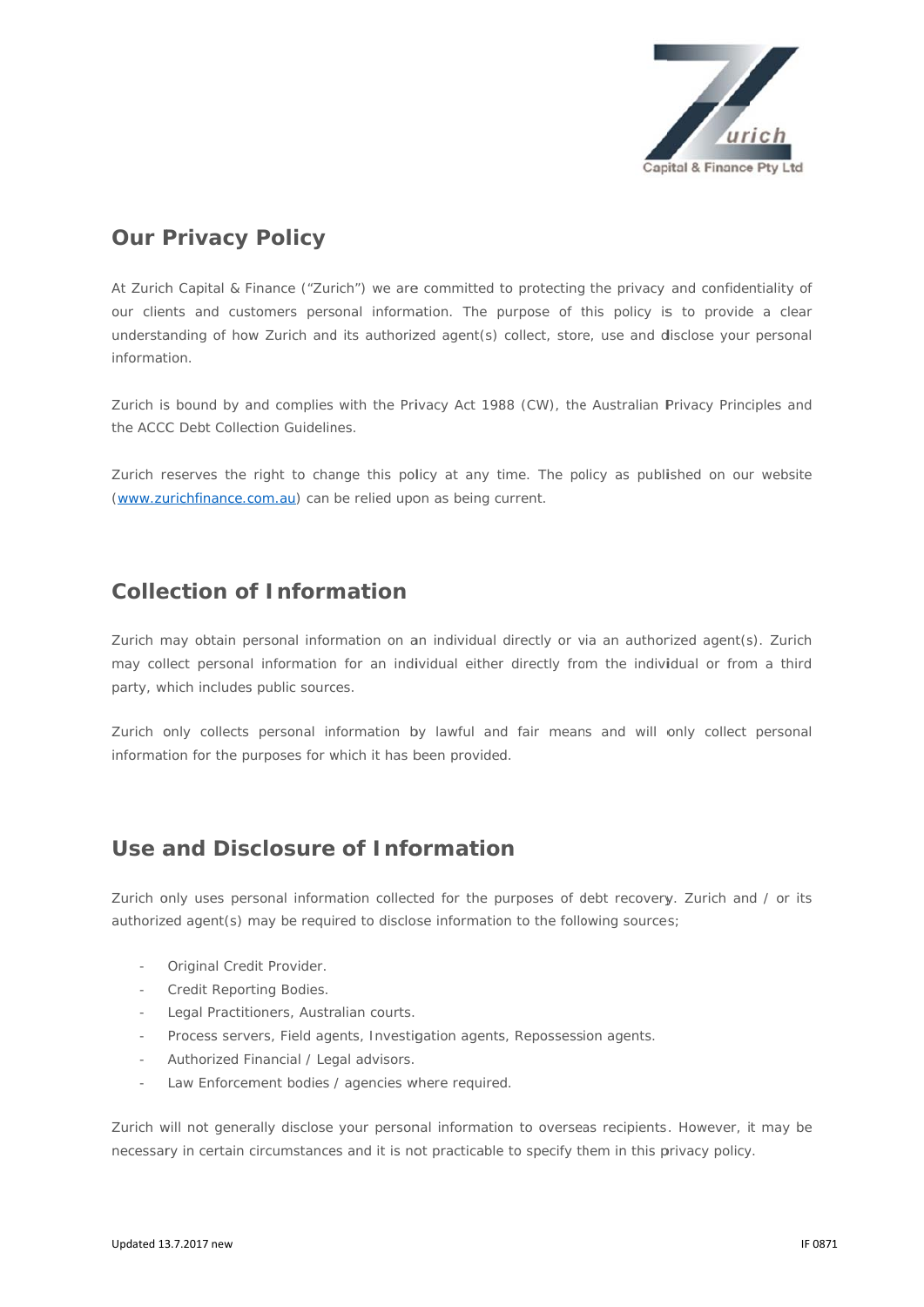

# **Access and Correction of Information**

You have a right to access and correct your personal information. This however is subject to some exceptions allowed by law. Factors affecting a right to access include:

- access would pose a serious threat to the life or health of any individual  $\bullet$
- access would have an unreasonable impact on the privacy of others  $\bullet$
- the access sought is based on a frivolous or vexatious request  $\bullet$
- the information relates to a commercially sensitive decision making process  $\bullet$
- access would be unlawful  $\bullet$
- access would prejudice enforcement activities relating to criminal activities and other breaches of law, public revenue, a security function or negotiations with you
- legal dispute resolution proceedings
- denying access is required or authorised by you or under law  $\blacksquare$

In the event we deny access, we will provide you with a reason(s) as to why.

Further information regarding how to access or correct your information can be obtained by contacting us on the details provided below.

## **Information Collected and Held**

The extent of personal information held by Zurich for an individual is as follows;

- Personal Descriptors such as Name, date of birth, gender, marital status.
- Contact details such as Address, previous known address, email address and contact phone numbers
- Employment history such as employer's names, addresses and contact phone numbers.  $\bullet$
- Credit information such as credit provider, account name and number, balance outstanding, contract dates, application details and payment history details.
- Complaint information such as details regarding the nature of the compliant, dates of when the  $\bullet$ complaint was received and finalized together with details of the resolution / outcome of the complaint.
- Government issued identifiers such as an Australian Business Number (ABN) and drivers licence numhers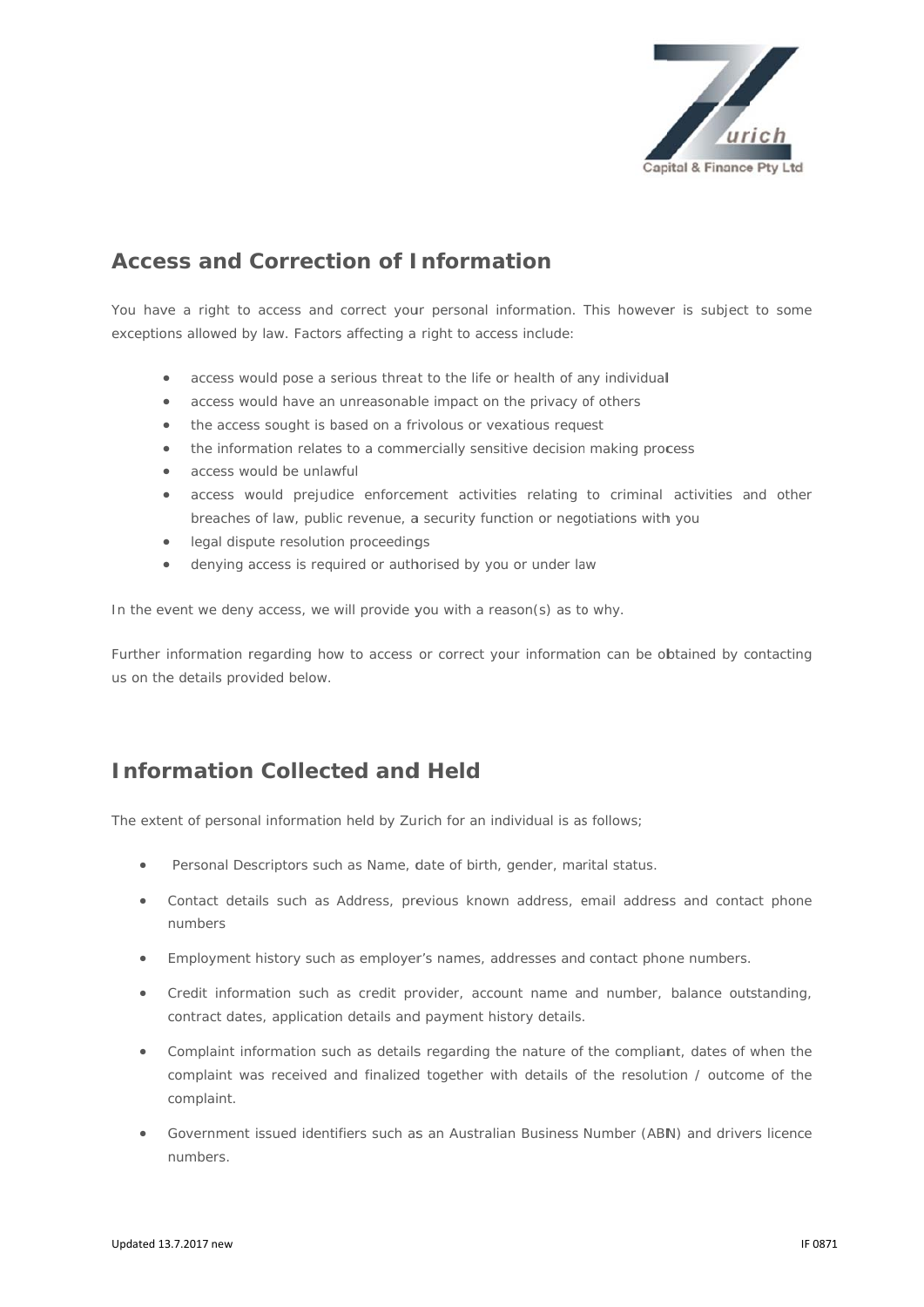

We may also collect information about your affiliation with certain organisations such as professional associations

Generally, we do not collect sensitive information for individuals however in some instances this information may be held. Sensitive information may include: -

- Race
- Political and religious beliefs  $\bullet$
- Sexual preferences  $\bullet$
- **Criminal convictions**  $\bullet$
- Membership of professional or trade associations or unions  $\bullet$
- Health details  $\bullet$

Sensitive information may be collected when assessing certain claims including hardship.

# **Data Quality**

Zurich takes reasonable measures to ensure that the personal information which is held is accurate, up to date and complete.

Zurich and / or its authorized agent(s) maintains and updates personal information when advised by individuals that the personal information which is held is out dated.

Where personal information which has been collected and is no longer required, Zurich will remove the information or permanently de-identify it.

#### **Data Security**

Zurich and / or its authorized agent(s) take reasonable steps to prevent loss, unauthorised access, use, modification or disclosure of personal information.

The steps taken to protect personal information include password protection, restricted access, software encryption, virus protection and requires overall compliance with the internal I.T security and procedures policy.